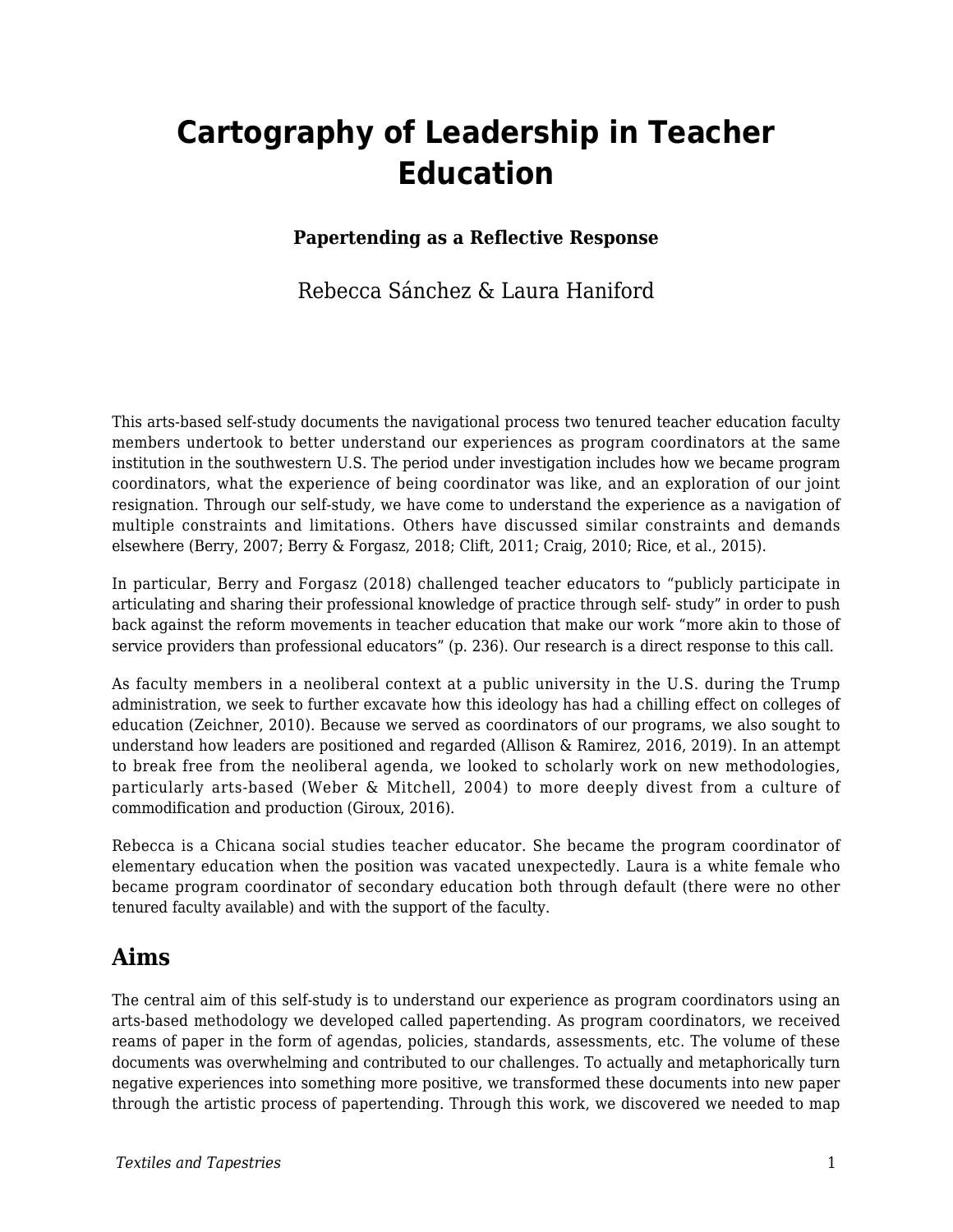our experiences. As a result, we created a large-scale cartographic art installation documenting our experiences as program coordinators. In this paper, we detail what we learned about ourselves and about leadership in teacher education through our self-study artistic process.

## **Literature Review**

#### *Neoliberalism*

Like many other universities, our university has been increasingly plagued with neoliberal policies and practices focusing on outputs, productivity measured in quantifiable units, and dehumanizing elements that view students as consumers and faculty as employees of production rather than as intellectuals (Giroux, 2016). Though we position ourselves as scholars, public intellectuals (Giroux, 2016) and educators, the neoliberal conception frames university leaders as "middle managers within our audit culture" (Madeloni, 2014, p.80). In teacher education programs this has manifested in a fixation with data and mandates to direct teacher education practice, even if contradictory to the research of our field (Lynch, et al., 2012; Madeloni, 2014). Additionally, Lynch, Grummell, and Devine (2012) document the ways "new managerialism" as an offshoot of neoliberal policies serves to deprofessionalize educators and constrains what counts as knowledge.

Given the dehumanizing and deprofessionalizing context of teacher education at this moment in history, initially, we had difficulty unpacking our experiences in a way that helped us move beyond anger and frustration. Fortunately, papermaking became a way to step outside our negative experiences and reflect in ways that led to new understandings.

#### *Arts-Based Research*

Arts-based research has been used by those within the art community for decades (e.g., Barone, 1995; Bresler, 2006; Eisner, 2006; Irwin et.al, 2006). For those outside this community, the decision to turn to the arts is a conscious one; made due to the unique ability of the arts to help us interpret our experiences and the world. Because the arts have the ability to "sufficiently resonant to cause us to call into question the fundamental value premises and ideological bases upon which educational decisions are made" (Barone, 1995, p. 174), they also offer opportunities for inquiry and for making "connections that may not have been noticed through the phenomenon itself" (Irwin et.al, 2006, p. 71). In the neoliberal work environment, decisions about what counts as knowledge and evidence of learning are often taken for granted, even when they are erroneous. Using art to process this experience enables us as the creators to re-examine these values, and allows those who view the art to re-evaluate them as well.

Using art as a methodological tool is also not new in self-study. Weber and Mitchell (2004) identify some "key features" of arts-based research that align powerfully with self-study methodologies. While they list 10 features, we focus on five:

1) Reflexivity: Connects to the Self Yet Distances us From Ourselves, Acting as a Mirror; 2) Can Be Used to Capture the Ineffable, the Hard-To-Put-Into-Words, 3) Can Be Used to Communicate More Holistically, Simultaneously Keeping the Whole and the Part in View, 4) Through Metaphor and Symbol, Can Carry Theory Elegantly and Eloquently; and, 5) Makes the Ordinary Seem Extraordinary--Provokes, Innovates, and Breaks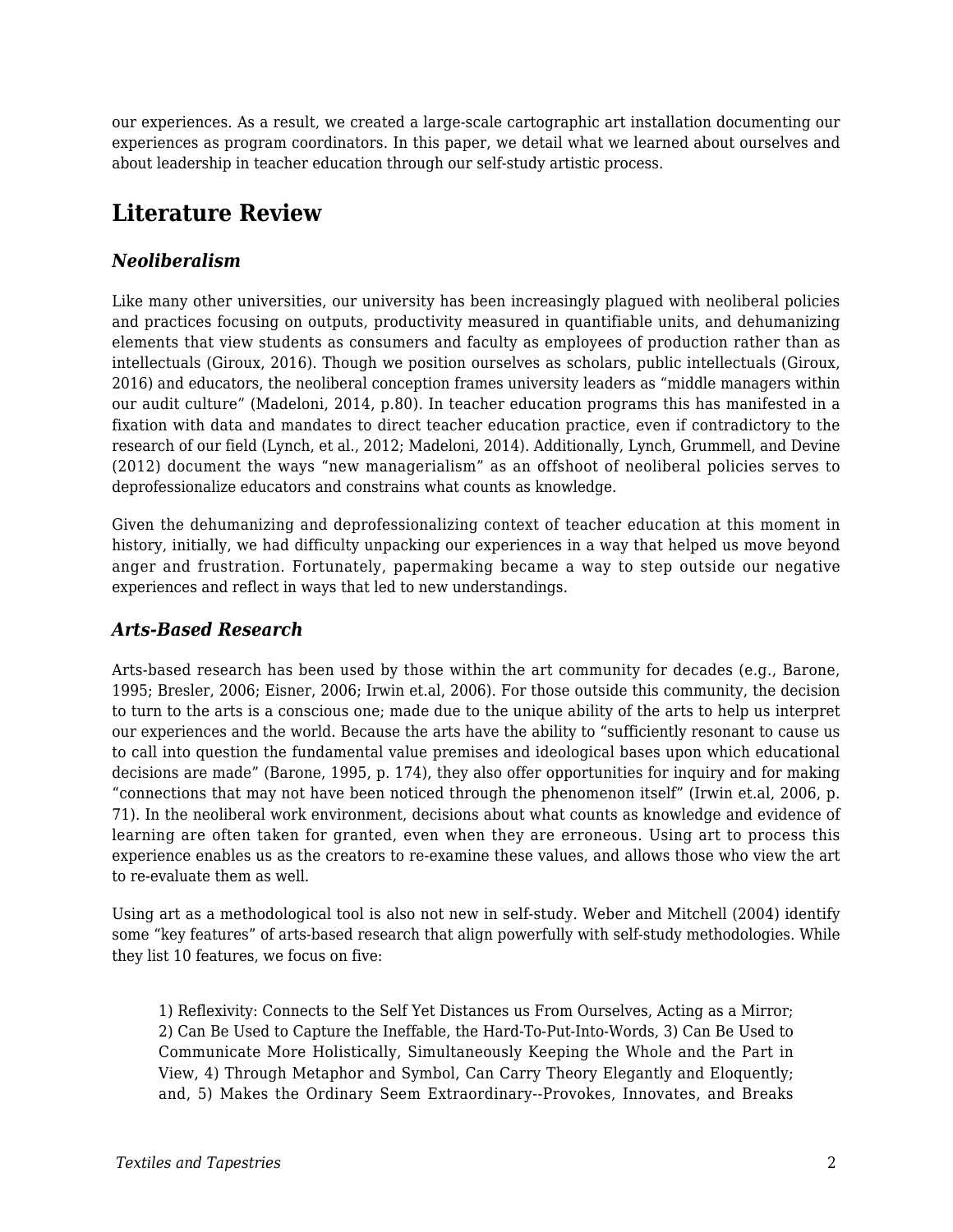Through Common Resistance, Forcing Us to Consider New Ways of Seeing or Doing Things. (p. 984-985)

For us, papertending served as both a methodological tool and as a further source of textual data. We used the process of papermaking as a metaphor for our experiences as "reluctant leaders" (Allison & Ramirez, 2016, p. 8) and intentionally probed how the process allowed us to individually and collectively come to new understandings of our experiences. Additionally, because of the materiality of paper, we designed our paper to serve as a testament to an experience. Through this process we could "consider what an understanding of art materials as living matter might contribute to a sense of inquiry relevant to both teaching and research practices" (Pindyck, 2018, p.14).

#### *Leadership in Teacher Education*

Allison and Ramirez (2019) highlight the need for clarity of terminology when discussing leadership roles. We follow their lead by distinguishing between "management" and "leadership." However, different from their descriptions, we found our positions as program coordinators to consist entirely of managerial tasks. In an earlier article, Allison and Ramirez (2016) define managerial tasks "as assigned administrative tasks functionary in nature" (p. 4).

They contrast these expectations with "leadership enactments" which were responsibilities "that were ill-defined and grew out of changing institutional and departmental circumstances brought about by broader political, economic, or social factors" (p. 5). Our time was so consumed by managerial tasks, there was little space for leadership enactments. This is in part due to the increasing demands of assessment and accountability.

In the current sociopolitical context of higher education within the U.S., workers are expected to do more with less support. As Allison and Ramirez (2019) highlight, midlevel administrative positions are often ill defined and untenable:

...it is not simply a matter of particular individuals being ill-suited for their positions' requirements, but rather that many positions' expectations have become (or perhaps always were) so demanding that no one individual could carry them out in a way that feels successful and satisfying. (p. 12)

This mirrors our experience and one of the reasons we left our positions. Ultimately, we felt that there was no way to be successful in our roles without significant changes to support structures and expectations.

## **Methodology**

After our term as program coordinators, we felt demoralized and marginalized. This self-study began through written reflective journals and professional dialogue (Guilfoyle, et al., 2004). However, we found it difficult to process the experience using traditional research methodologies alone. At this point we turned to the arts, seeking to transform our "practical experiences...into aesthetic ones" (Eisner, 2006, p. 13). Based on the role of paper in defining our experiences as coordinators, we developed an arts-based methodology called papertending. At its core, papertending is the repurposing of paper into artistic representations of experience.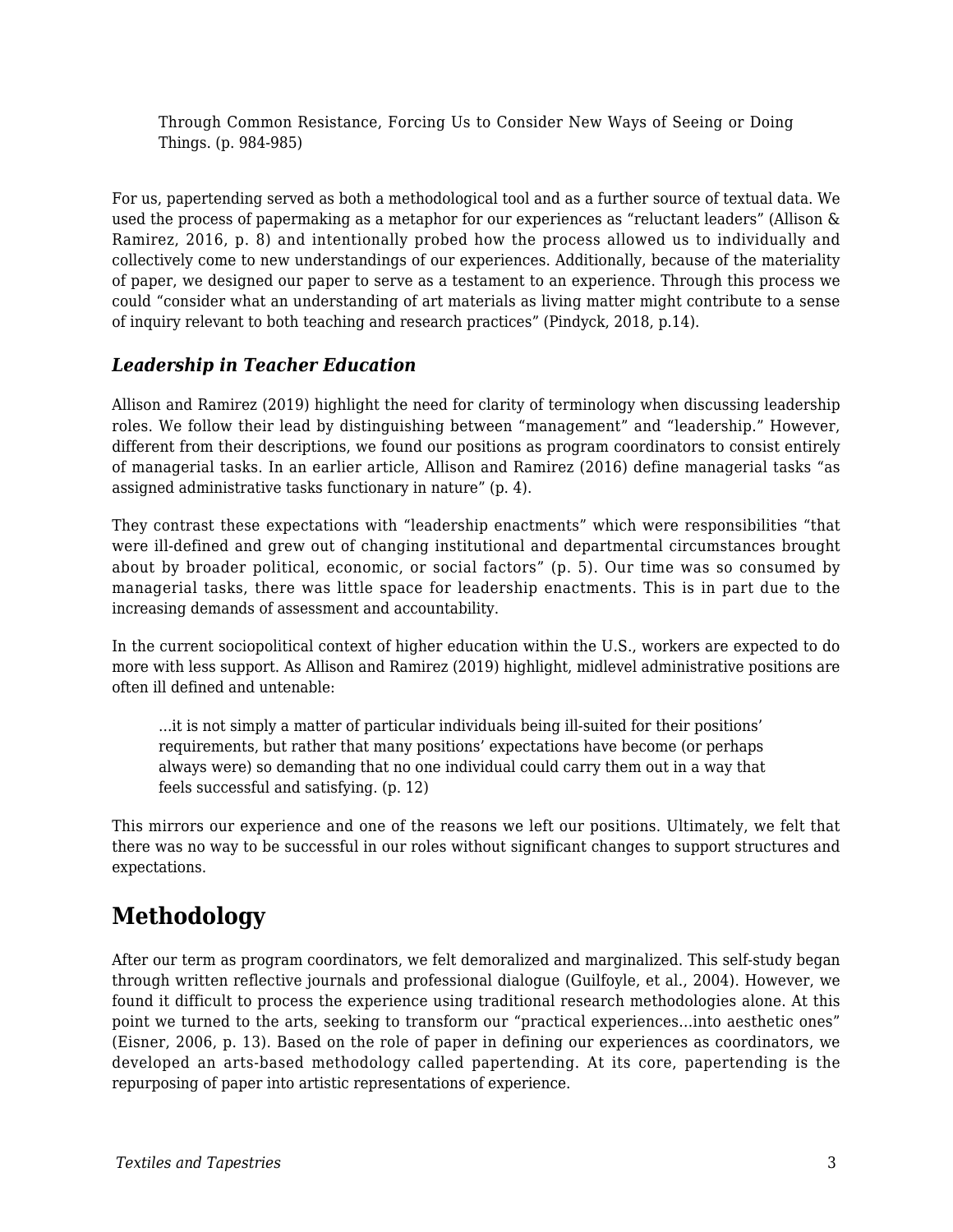Each step in the creation of this piece was intentional. One key aspect of papertending was selecting the documents we shredded to make new paper. We chose pages that had constrained our ability to act as leaders as opposed to managers. For example, Laura chose an internal policy document mandating how we assess our teacher candidates and a training she received as program coordinator on "data literacy." We then sorted the remaining paper from our time as coordinators into categories to better understand what had been distributed to us and used this to determine the priorities of college administration. We used representative samples from these categories to create a collage of policy documents, standards, state and federal mandates, data reports, and assessment documents. This collage represents the context within which we worked as coordinators. We then took the paper we created to craft a map of our experiences. Creating a map seemed an apt representation to choose because as Irwin et.al (2006) point out, "maps have only middles, with no beginnings and endings- they are always becoming" (p. 71). We studied each piece of paper and discussed how it fit into a metaphorical map. We recorded this discussion to document our thinking about how the new cartography visually and metaphorically represented our experiences.

#### **Figure 1**

*The Cartography of Our Experiences as Program Coordinators in Teacher Education Programs*



Drawing on the artwork of Kelly O'Brien (O'Brien, n.d.), we stitched the map together. Again, each choice we made was discussed in terms of its representation of our experiences. We used different types of thread and stitches to anchor the pages to one another. Next, we each stitched our individual journeys as coordinators onto the map. When we finished the piece, we hung it in an office and wrote responses to what the completed exhibit made us think about our experiences as program coordinators. We shared these reflections with each other and responded with questions for clarification and further thinking. We coded these documents for themes, using constant comparison (Strauss & Corbin, 1990) to examine the relationships between these codes and previously identified codes.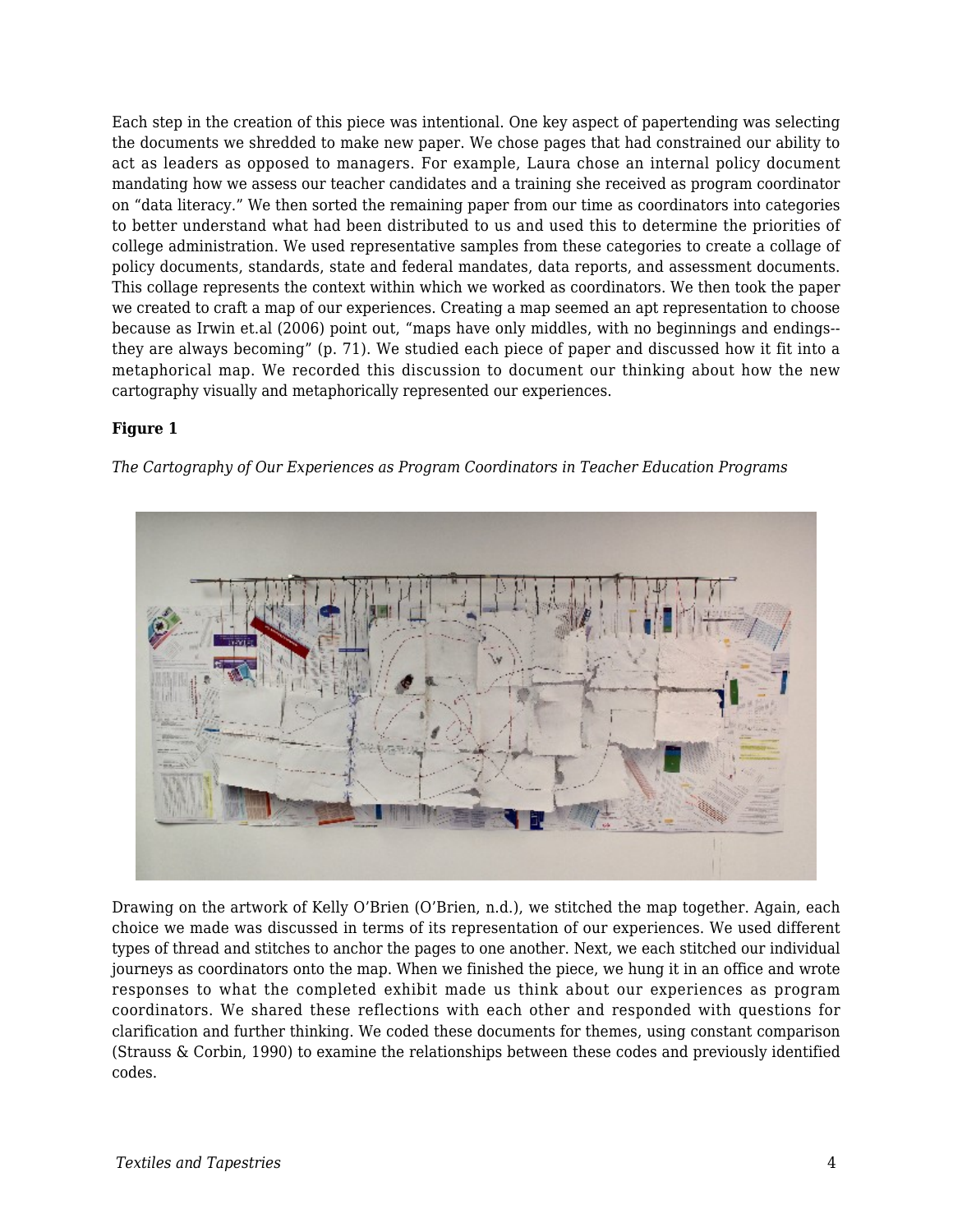In order to establish trustworthiness (Bullough & Pinnegar, 2001; Pinnegar & Hamilton, 2009), we made public our cartography in an art installation. Because our leadership and resignation impacted our programs in significant ways, we invited faculty members from our programs to view the exhibit and provide anonymous feedback to gauge how well our representation matched the understandings of our colleagues. Additionally, because our time as coordinators impacted our family lives, we also asked our closest family members (Rebecca's daughter and Laura's husband) to view the exhibit. We audio-recorded their feedback and transcribed it. We read through all feedback, coding for themes, and we compared the responses we received from others with both our written intentions and our own reflections on the process and what we learned. For this paper, we paid particular attention to feedback relating to leadership within teacher education.

### **Outcomes**

Ultimately, we view our efforts to remake the paperwork (Müller, 2014) into a metaphorical map of our experiences as program coordinators as a way to study our "not so secret story knowledge" and as "a form of resistance that may be enacted by teacher educators (such as ourselves) who are being stripped of professional voice in their teaching work" (Berry & Forgasz, 2018, p. 241). As described above, we felt at a loss for words to accurately and adequately describe our experiences as program coordinators. Through creating our cartographic installation, we were able to process and understand our experiences in new ways.

### *What We Learned about Leadership in Teacher Education*

Initially, when we each became program coordinators, we thought we were taking positions as middle managers. That in and of itself was a bitter pill to swallow. But we were willing to step into these positions because we felt that individually and together we could resist some of the more troubling initiatives being pushed down from upper administration, the state, and accrediting agencies. We found this resistance to be futile. Upon reflection, this felt intentional. As Rebecca wrote:

It seems like the strategy is to fill people's days with mindless tasks to prevent the real thinking from occurring. If the group thinks too much we might be able to reveal the false claims of leaders. How do you answer the millions of emails? Who will answer the phone when we are spending hours in meetings we get called to without an agenda? How do we build quality programs when we repeatedly have to fight for quality? Why do we have to spend our time fighting small fights when there are so many more significant needs that we should focus on? The small fights and minutiae are the fuel of the beast. They are distractions from focusing on substance. (Reflection, 8/14/18)

In the process of making the art piece, we were able to identify a model of how decision making, responsibilities, and power are operating in this neoliberal, new managerial environment. In place of a leadership, structure is what we call a hierarchical control/power model.

We came to see that the top of the structure is the neoliberal agenda; this was articulated to us in the form of mandates, compliance documents, and ever-changing dictates. While we used quite a bit of paper to make both the collage and the new paper, the piles of paperwork we received never seemed to diminish. That speaks to just how powerful the deluge of external mandates is for teacher educators. In support of our impressions, a colleague who viewed the art installation recognized that "little value is placed on leadership and data seems to be imposed as a framework for decisions"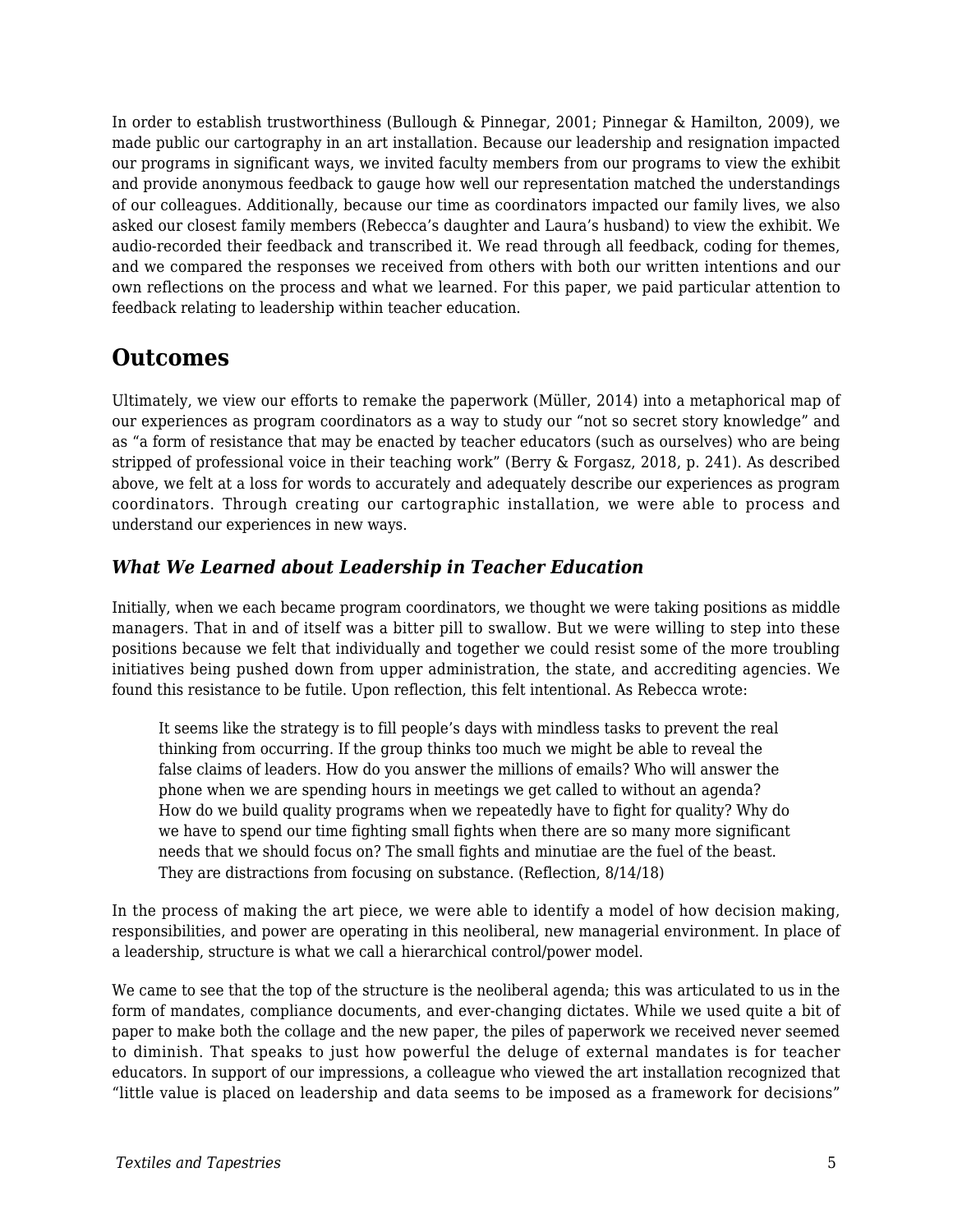(Respondent 7). Respondent 14 noted, "It's a colonized approach. Beyond neoliberal." Another viewer expressed that the art installation conveyed many of our same frustrations and wondered at "The amount of time and energy wasted on filling a technocratic, multi-billion-dollar educationaccountability industry instead of creating liberating, democratic learning spaces for teachers and students" (Respondent 17).

Mandates created as part of the neoliberal agenda were accepted by upper administration with little or no scholarly discussion or debate. Our perception is that upper administrators in our college functioned as the middle-level managers. Rather than providing vision-based leadership, they were passing the mandates down and checking the boxes. Respondent 1, also a former coordinator of a different educator preparation program framed it similarly, "The strings hanging the tapestry are like upper administration and we are the puppets on their strings." As coordinators, we did not have many opportunities to exert leadership. Instead, we found ourselves hanging by threads, beholden to administrators unwilling to lead.

During our tenures as coordinators, we often felt confused and frustrated without being able to articulate where these emotions were coming from. Crafting the cartography, we came to understand our place in the structure was as compliance bots, simply responsible for feeding the hierarchical machine with ever-increasing amounts of meaningless data. Through self-study as artist/researchers, we examined the materials with a different lens. We came to understand that we were simply expected to comply with all mandates. The sheer volume of mandates led to a constant sense of confusion and being unable to exert any influence or leadership left us feeling frustrated and angry.

#### *What We Learned about Ourselves*

Papertending offered us an alternative pathway to excavate and represent a significant journey. As faculty members in a neoliberal environment, we face tremendous pressure to produce. In repurposing materials from our experience, the creative process itself became an alternative to university-sanctioned production and a way to resist the dehumanizing structures of the academy. The decision to make paper as part of our self-study was intentionally inefficient. We sought to make meaning, rather than simply produce a final product. Through partaking, we have come to realize that it is not enough to write about the hegemony of neo-liberal policies. We must consciously resist in our everyday lives. By freeing ourselves from the limiting constraints of traditional forms of research, we have found renewed passion in our scholarship.

**Leadership in the Academy.** While we wanted to understand the larger structures of leadership in the current environment of teacher education, we also craved a better understanding of our roles as leaders in our own institution. Through the process of papertending, we were able to view our experiences in new ways. For example, Laura learned she is better able to enact her vision of leadership outside a formal administrative role, as she described in a journal reflection:

What's the difference between leadership and coordination? I feel like I'm still providing leadership, and maybe even more so than when I was coordinator. Because I am currently not bound by all the administrivia that flows downhill from upper administration (Reflection, 12/19/19).

Because her time is not taken up with all the tasks assigned her by others, she is able to devote more time to program design, vision, and revision.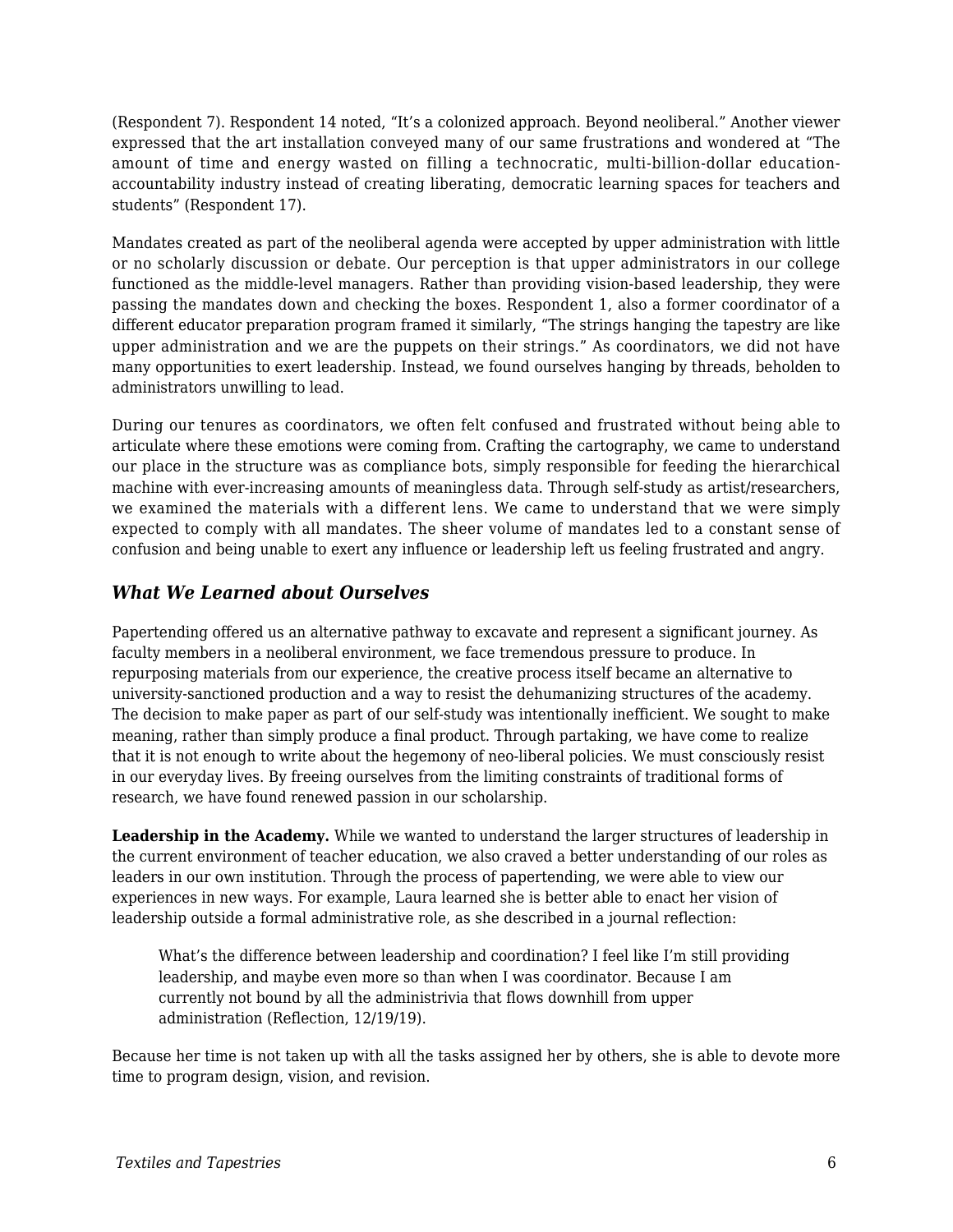Rebecca has come to the realization that in some ways who we are did not matter. During her time as coordinator, she took personally the ways administrators treated us, talked to us, and failed to listen to us. But ultimately, it actually was not about us. Anyone in that position who did not immediately comply with mandates would have been (and have been) treated the same way. Laura also noticed this when reflecting on the finished artwork:

I worry that the installation of new paper and our paths through the wilderness is overshadowed by the background. But that is kind of how it felt during the experience as well. That who we are, what we were experiencing, our perspectives didn't matter. The only time they were even considered is when we did not comply.

Coming to this realization has been helpful for both of us in that it has helped us reclaim our space as scholars, teacher educators, and as leaders in the academy. Within the neoliberal leadership model our artwork illuminated for us, individual people do not matter. One must step outside the framework in order to authentically engage as human beings.

**A Return to Our Creative Selves.** Papertending also offered us a way to return to our creative selves. The process of engaging with the documents in a new way reminded us of the intellectual and innovative aspects of teacher education that we missed during coordinatorship. Working with the documents revealed the obvious dissonance between knowledge from the field of teacher education and what we were expected to enforce. Working through the arts and developing papertending as a response to stepping down from coordinationship, we were able to create a cartography of the feeling in terms of the feeling of the experience, and as we acknowledged the emotional response we could engage with the scholarly significance in new ways. The emotional impact was felt by a colleague, who also served as a coordinator of an educator preparation program in our college. Upon viewing the art he stated, "Matches the emotional turmoil of the experience. The coordinators become a misrepresented group in the process" (Respondent 1). In the act of mapping the journey on a representational level, we better understood the mechanisms and market forces at play in the role.

**Connecting to a Compass**. In making the cartography, our own internal compasses were reactivated. First, we were able to rely on our artistic compasses to make artistic decisions. Working within an artistic realm offered a new palette to express and explore our experience of coordinating. The process and elements of art offered substantive avenues to understand experience. Line, shape, space, value, form, texture, and color were key to communicating in new ways. As we chose which sheets of paper would contribute to the cartographic tapestry, we had to examine the qualities and fragilities of each sheet. The strong, competent, and sturdy sheets were selected for the beginning because that is how we felt when we began as coordinators. The fragile sheets with uneven texture and holes were placed in the middle of the journey when we felt things were falling apart with our programs. In stitching, we could see where our journeys were parallel, where there were points of solidarity, and where we felt like we were moving in circles. Making these artistic decisions was based on tuning in to our own creative compasses and facilitated a new kind of trust in ourselves.

As the creative compass guided us in the artmaking, we were also able to see how our teacher education compass was also accurate. In coordination, there was a feeling of isolation and alienation, and we often didn't know how our colleagues were making meaning of all of the neoliberal policies. We knew many mandates were in conflict with the aims of our profession but based on the volume of documents describing this situation it was easy to lose course. There were times it was difficult to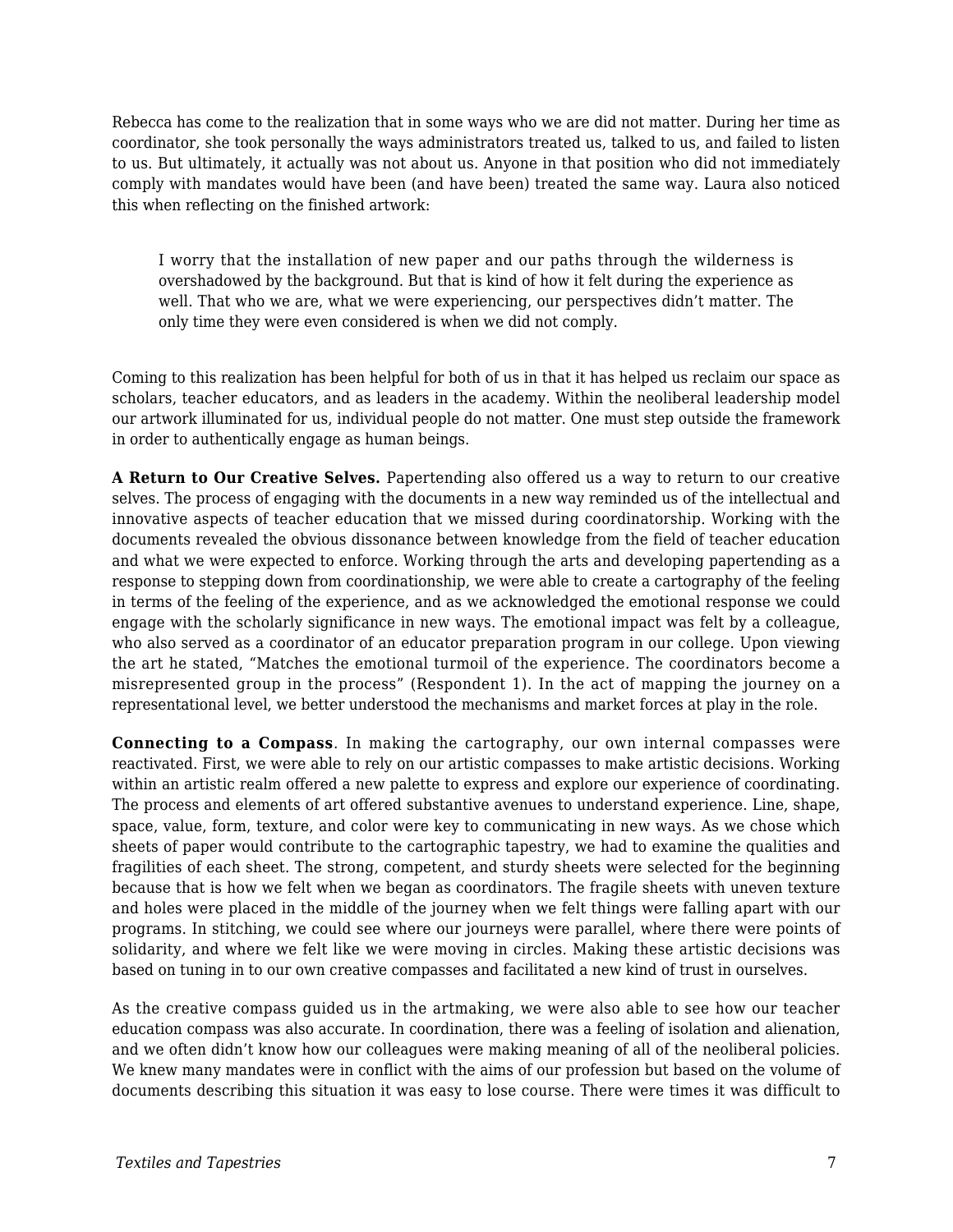trust our own instincts and professional knowledge. In creating the cartography, sharing it with colleagues, and collecting feedback, we could better understand that our compasses were accurate and we could trust our own decisions to step away from coordinatorship. In collecting feedback many expressed that the cartography was an accurate mapping of the current moment, "a path leads to nowhere" (Respondent 4), and "This looks like a map to nowhere. Many paths leading to nowhere" (respondent 16). Sharing the cartography, and receiving feedback reinforced our solidarity with colleagues. It created a sense of togetherness, a stitching back together with our colleagues, who share a common commitment to meaningful teacher education.

### **Significance**

Through using an arts-based methodology, we consciously positioned ourselves in opposition to neoliberal, dehumanizing approaches to research and teacher education. "When we examine, curiously follow and re/search matter in sensory ways, we allow ourselves to disrupt conventional limitations and preexisting ideas about matter and self, and we make room for unexpected combinations to arise" (Pindyck, 2018, p. 14). A significant aspect of this work has been the reactions we received from our colleagues. They unanimously responded to our art installation in ways suggesting that our representation resonated with them and that they too see the power hierarchies in teacher education and the burden of coordination.

While it was powerful to see colleagues identify with the work and to make meaning of the current state of teacher education in our context by analyzing and engaging with the art installation, we were left wondering about the long-term resonance of the art installation on our colleagues and our institution. Unfortunately, we have a long history of communicating our concerns with college administration about the challenges, subjugation, and deprofessionalization of teacher education, but they have failed to hear us. This is echoed by Respondent 11 who says, "The lost pathway of circles and returns is reminiscent of the hard road we have traveled and the total lack of concern for how TE [teacher education] operates." Upon viewing the art installation, another colleague stated, "College of Ed, please hear us. Please believe us. Please stand by us." Though our colleagues hear us, we wonder if they will join in more vocal solidarity to reject neoliberal approaches to teacher education that do not serve our diverse communities in meaningful ways. Reading the comments of one colleague leaves us hopeful, "Teacher educators are under tremendous pressure and leadership will require organizing collectively and resisting and coming up with new visions and models for teacher ed" (Respondent 17). Whether or not department and college leadership are up to this collective revisioning remains to be seen.

### **References**

Allison, V., Ramirez, L. (2016). Co-mentoring: The iterative process of learning about self and "becoming" leaders. *Studying Teacher Education*, *12*(1), 3-19.

Allison, V., Ramirez, L. (2019). Role of self-study in navigating teacher educator administrators' responsibilities. In J. Kitchen (Ed.) *2nd International Handbook of Self- Study of Teaching and Teacher Education.* Springer.

Apple, M. (2001). Markets, standards, teaching, and teacher education. *Journal of Teacher Education*, 52(3), 182-196.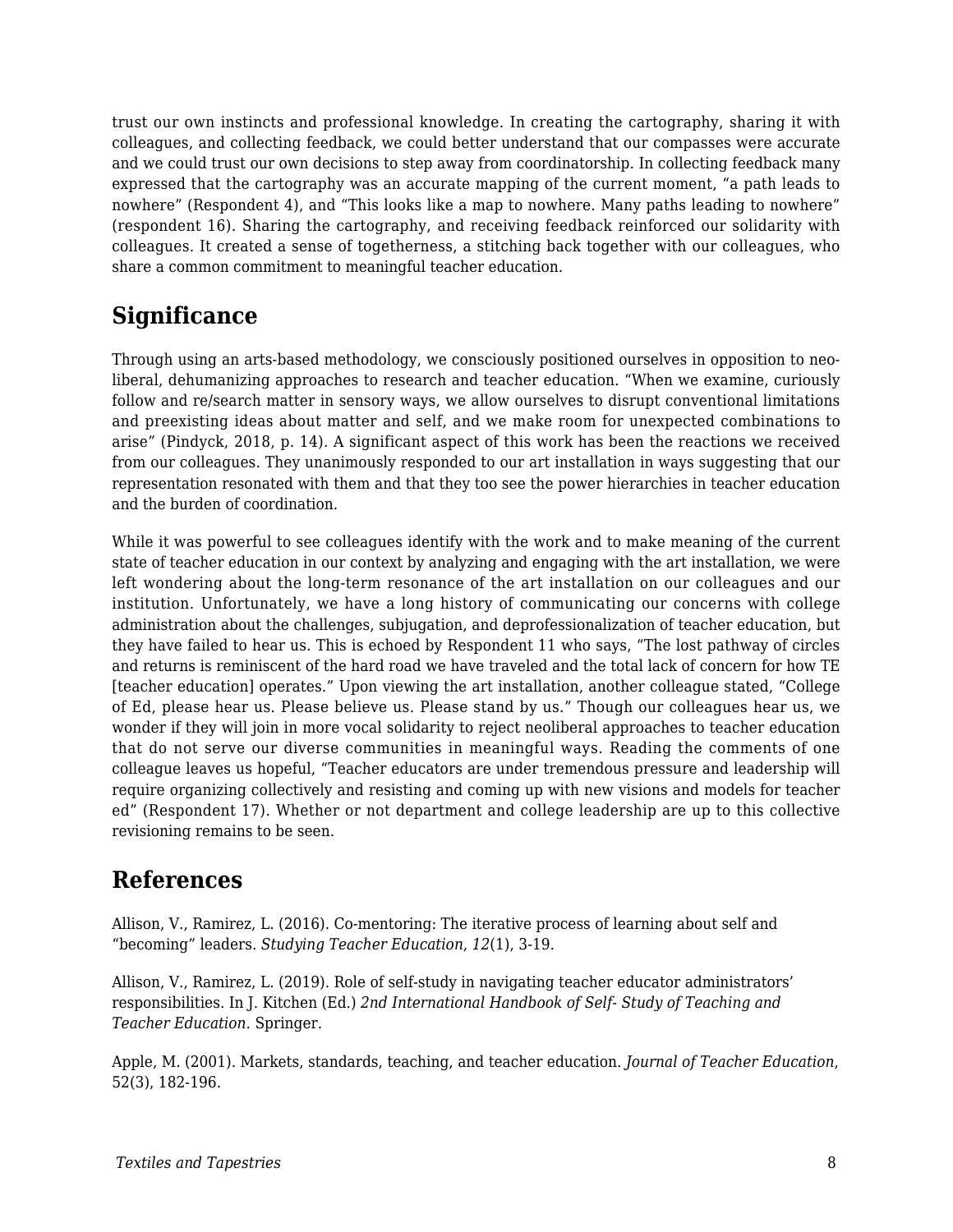Barone, T. (1995). The purposes of arts-based educational research. *International Journal of Educational Research*, 23(2), 169-180.

Berry, A. (2007). Reconceptualizing teacher educator knowledge as tensions: Exploring the tension between valuing and reconstructing experience. *Studying Teacher Education*, 3(2), 117-134.

Berry, A., Forgasz, R. (2018). Disseminating secret-story-knowledge through the self-study of teacher education practices. *Studying Teacher Education*, 14(3), 235-245.

Bresler, L. (2006). Toward connectedness: Aesthetically based research. *Studies in Art Education*, 48(1), 52-69.

Bullough, R. & Pinnegar, S. (2001). Guidelines for quality in autobiographical forms of self-study research. *Educational Researcher*, 30(3), 13-21.

Clift, R. (2011). Shifting roles, shifting contexts, maintaining identity. *Studying Teacher Education*, 7(2), 159-170.

Craig, C. (2010). Change, changing, and being changed: A study of self in the throes of multiple accountability demands. *Studying Teacher Education*, 6(1), 63-73.

Eisner, E. (2006). Does arts-based research have a future? *Studies in Art Education*, 48(1), 9-18. Giroux, H. A. (2016). Defending educators in an age of neoliberal tyranny. Tikkun, 31(4), 46-49.

Guilfoyle, K., Hamilton, M.L., Pinnegar, S., & Placier, P. (2004). The epistemological dimensions and dynamics of professional dialogue in self-study. In J. J. Loughran, ML. Hamilton, V. K. LaBoskey & T. Russell (Eds.), *International handbook of self-study of teaching and teacher education practices* (pp. 1109–1167). Springer.

Irwin, R.L., Beer, R., Springgay, S., Grauer, K., Xiong, G., Bickel, B. (2006). The rhizomatic relations of a/r/tography. *Studies in Art Education*, 48(1), 70-88.

Lynch, K., Grummell, B., Devine, D. (2012). *New managerialism in education: Commercialization, carelessness and gender*. Palgrave Macmillan.

Madeloni, B. (2014). From a whisper to a scream: ethics and resistance in the age of neoliberalism. *Learning and Teaching* (LATISS), *4*(1), 79-91.

Müller, L. (2014). *White magic : The age of paper*. Polity Press.

O'Brien, K. (n.d.) Paperjoy Studio. Retrieved from [http://kellyobrien.co.uk](https://kellyobrien.co.uk/)

Pinnegar, S., Hamilton, M. (2009). Developing value for S-STEP research by establishing trustworthiness and being trustworthy. In S. Pinnegar & M.L. Hamilton (Eds.), *Self-Study of Practice as a Genre of Qualitative Research: Theory, Methodology, and Practice*. Springer, 159-166.

Pindyck, M. (2018). Frottage as inquiry. *International Journal of Education through Art*, *14*(1), 13–25.

Rice, M., Newberry, M., Whiting, E., Cutri, R., Pinnegar, S. (2015). Learning from experiences of nonpersonhood: A self-study of teacher educator identities. *Studying Teacher Education*, *11*(1), 16-31.